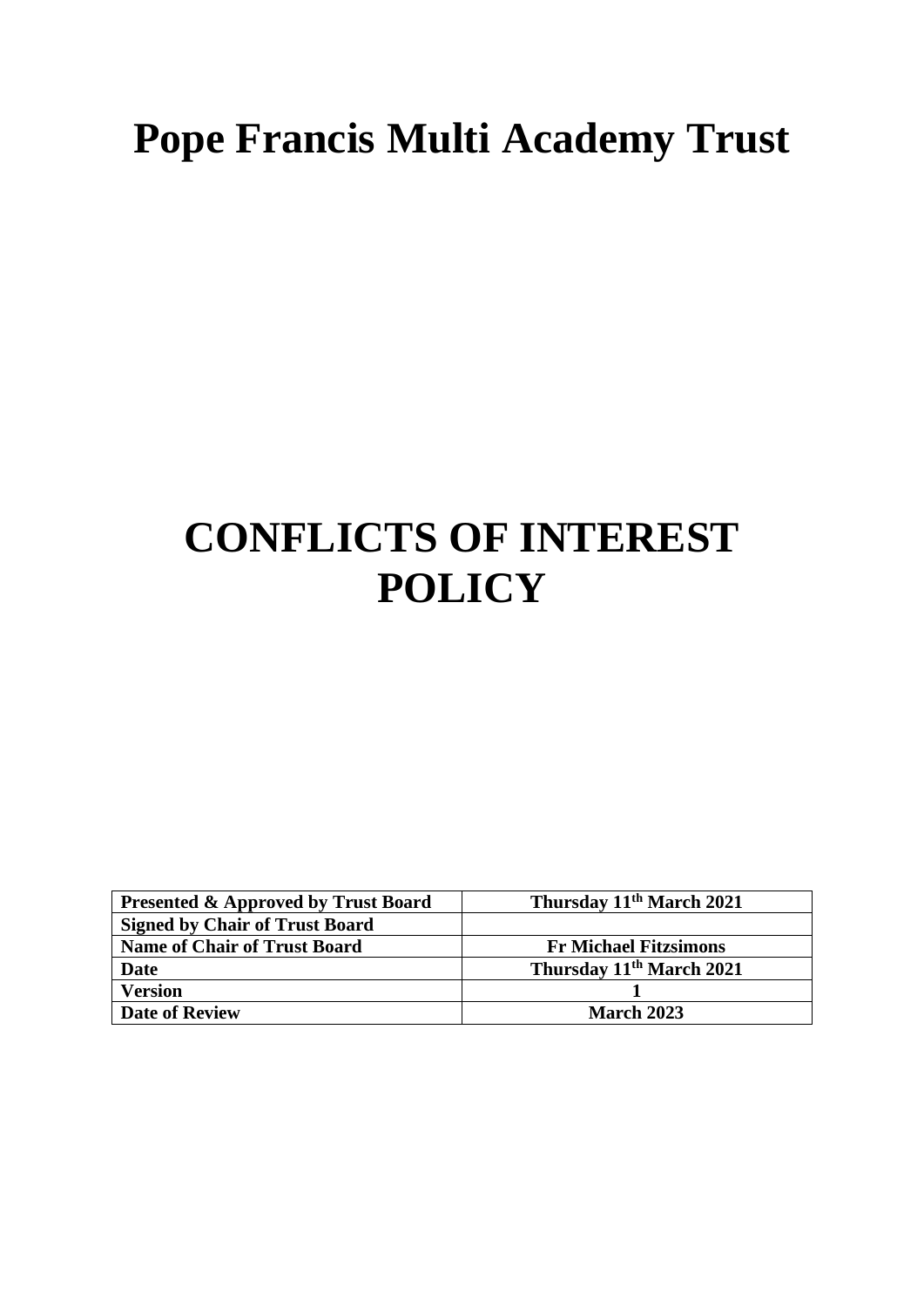# **Why the Trust has a policy**

Trustees of a charity have a legal obligation to act in the best interests of the charity.

For the purposes of charity law, the trustees are those people who are responsible for the general control and management of the administration of the charity.

The Pope Francis Academy Trust (the "Trust") is an "exempt" charity, the Principal Regulator being the Secretary of State for Education.

The trustees of the Trust are the directors and the charity's governing document, the Articles of Association, explains what the trustees must do to avoid situations where there may be a potential conflict of interest.

Conflicts of interests may arise where an individual's personal or family interests and/or loyalties conflict with those of the Trust.

Such conflicts may create problems; they can:

- inhibit free discussion:
- result in decisions or actions that are not in the interests of the Trust; and
- risk the impression that the Trust has acted improperly.

The aim of this policy is to protect both the organisation and the individuals involved from any appearance of impropriety.

This policy operates without prejudice to any of the provisions in the Trust's Articles of Association relating to conflicts of interest.

## **The Declaration of Interests**

Trustees, governors of any local governing body of any academy and all staff are asked to declare their interests, and any gifts or hospitality received in connection with their role in the Trust.

A declaration of interests form is provided for this purpose, listing the types of interest that should be declared.

All interests, including gifts of a value over £50, must be notified to the Company Secretary and a Register of Interests will be maintained by the Trust.

To be effective, the declaration of interests needs to be updated at least annually and also when any changes occur.

If an individual is not sure what to declare, or whether/when a declaration needs to be updated, it is important to err on the side of caution.

If any person would like to discuss this issue, they should contact the Company Secretary for confidential guidance.

#### **Data Protection**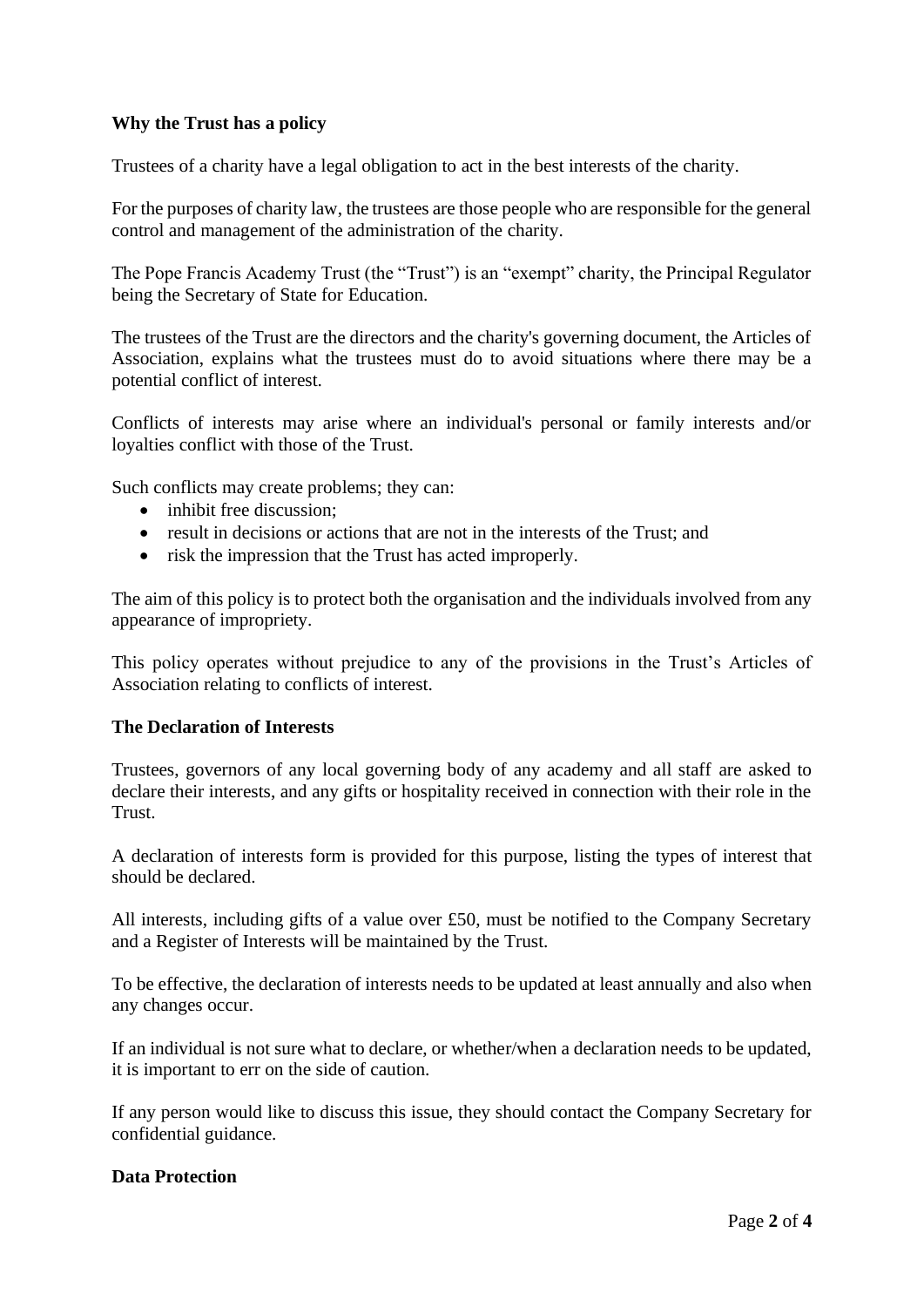The information provided will be processed in accordance with data protection principles as set out in the Data Protection Act 2018.

Data will be processed only to ensure that trustees, governors and all staff act in the best interests of the Trust. The information provided will not be used for any other purpose.

## **What to do if there is a Conflict of Interest**

If a person has a direct or indirect interest in:

- 1. a proposed transaction with the Trust; or
- 2. any transaction or arrangement entered into by the Trust which has not previously been disclosed;

they must disclose the nature and extent of that interest, whether or not they receive any actual benefit as a consequence of the interest.

An individual may have an indirect interest in a matter if a family member or friend has an interest in the matter.

As good practice, every trustee and governor should declare any private interest which he or she has in an item to be discussed at the beginning of every meeting, and certainly before any discussion of the item itself.

They then should not be involved in decisions in which it is possible that a conflict will arise.

They should declare the interest at the earliest opportunity and withdraw from any subsequent discussion.

If there is a failure to declare an interest that is known to the Company Secretary, the Clerk, the Chair of the Trust or the Chair of the LGB, the Company Secretary, Clerk, or Chair will declare that interest.

## **Decisions taken where a trustee / governor or staff member has an Interest**

In the event of the trustees having to decide upon a question in which a trustee, governor or member of staff has an interest because of a duty or loyalty (however indirect) that they owe to another organisation, they will do so by vote, with a simple majority required.

The conflicted individual should not attend any part of a meeting where applicable.

An individual will generally not have a conflict of interest or loyalty simply by virtue of the fact that he or she has been appointed or nominated to the board of trustees or to the local governing body by a third party and the Trust has dealings with that third party, but if any undue influence is exerted by that third party or the individual has an interest in the matter for a reason other than mere appointment or nomination, then the circumstances will need to be reconsidered.

All decisions made where there has been a declared conflict of interest will be recorded by the Clerk and reported in the minutes of the meeting.